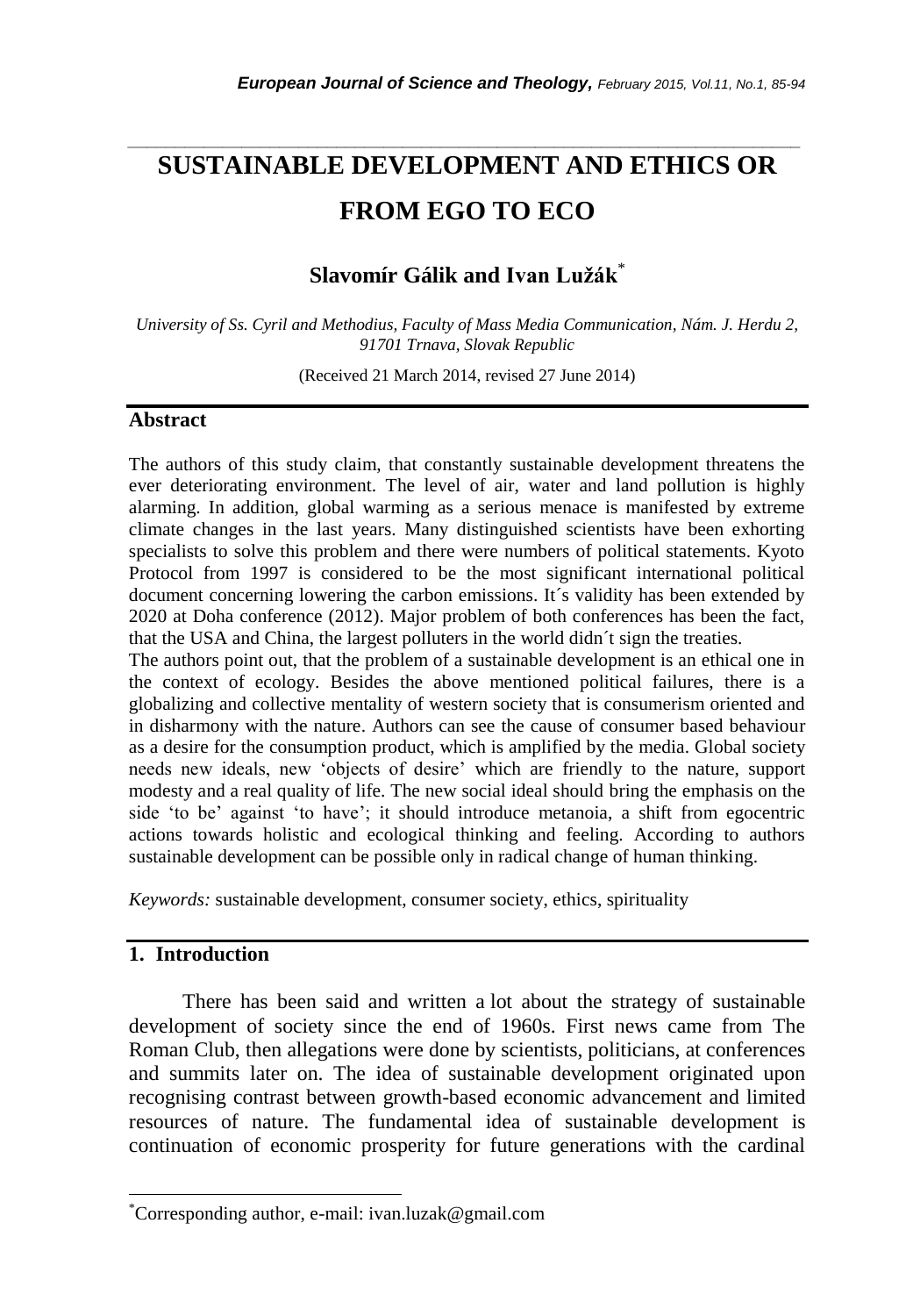interconnection of social and ecological sphere. This was the main topic for important international conferences held in Rio de Janeiro (1992), Kyoto (1997) [1], Johannesburg (2002) and Dauha (2012).

Within a discussion about ecological crisis, the global warming is the greatest threat of present day, caused by emissions of greenhouse gases into the atmosphere. The ratification of Kyoto Protocol pledged to lower the amount of emissions polluting the air. With the exception of the USA and Australia, The Kyoto Protocol was ratified by most of the concerned countries. China, another large polluter was acquitted from the process of ratification. The Protocol wasn't signed by Russia as well while describing it as 'scientifically proofless' Regardless of previous statements, both Russia and China signed the Protocol in late 2005. Next conference held in Dauha (Qatar) in 2012 referred back to The Kyoto Protocol. The extension of the emission reduction till 2020 was the objective of aforementioned meetings. The USA and China, the largest polluters in the world rejected the proposed protocol.

The outcome of Dauha conference seems to be perplexed. Those countries that signed the protocol produce only 15 percent of worlds emissions of carbon dioxide which can't really stop, or even slow down the global warming. Therefore we may assume that we are loosing at the fight with global warming and, consequently, the sustainable development is seriously endangered.

What are the causes of these failures? Are there only political and economic interests behind? Or is it 'incorrect code' embedded in the whole western culture? These are the questions we would like to answer while firstly addressing the notion of sustainable development, which is considered to be the basic principle of the human society development nowadays.

## **2. To the notion of 'sustainable development'**

The term - permanent sustainability of development was mentioned for the first time at The Biosphere Conference in Paris (1968). It was emphasised again in The Ecologist magazine, led by E. Goldsmith in 1972 by alleging that the basic problem with industrial way of life and its expansion lies in its unsustainability [2]. One of the first definitions in the world literature may be traced back in The Roman Club – *The Limits to Growth* by D. Meadows from 1972 [3]. Along with the other authors, Meadows has defined the permanent sustainable development as a state of a global balance, in which the amount of Earth population and capital is kept at the constant ratio and the increase or decrease tendencies are in need of a rigorous control.

The Question of permanently sustainable development has been discussed at number of conferences and seminars. Resolutions made at those events conclude, that developed basic needs of current generation mustn't disrupt the ability of improvement for future generations. Definition of sustainable development is predicated out of it and is embodied in Slovak environmental law: *"Permanently sustainable development of society is such a development, which retains the ability to appease the basic needs of current and future*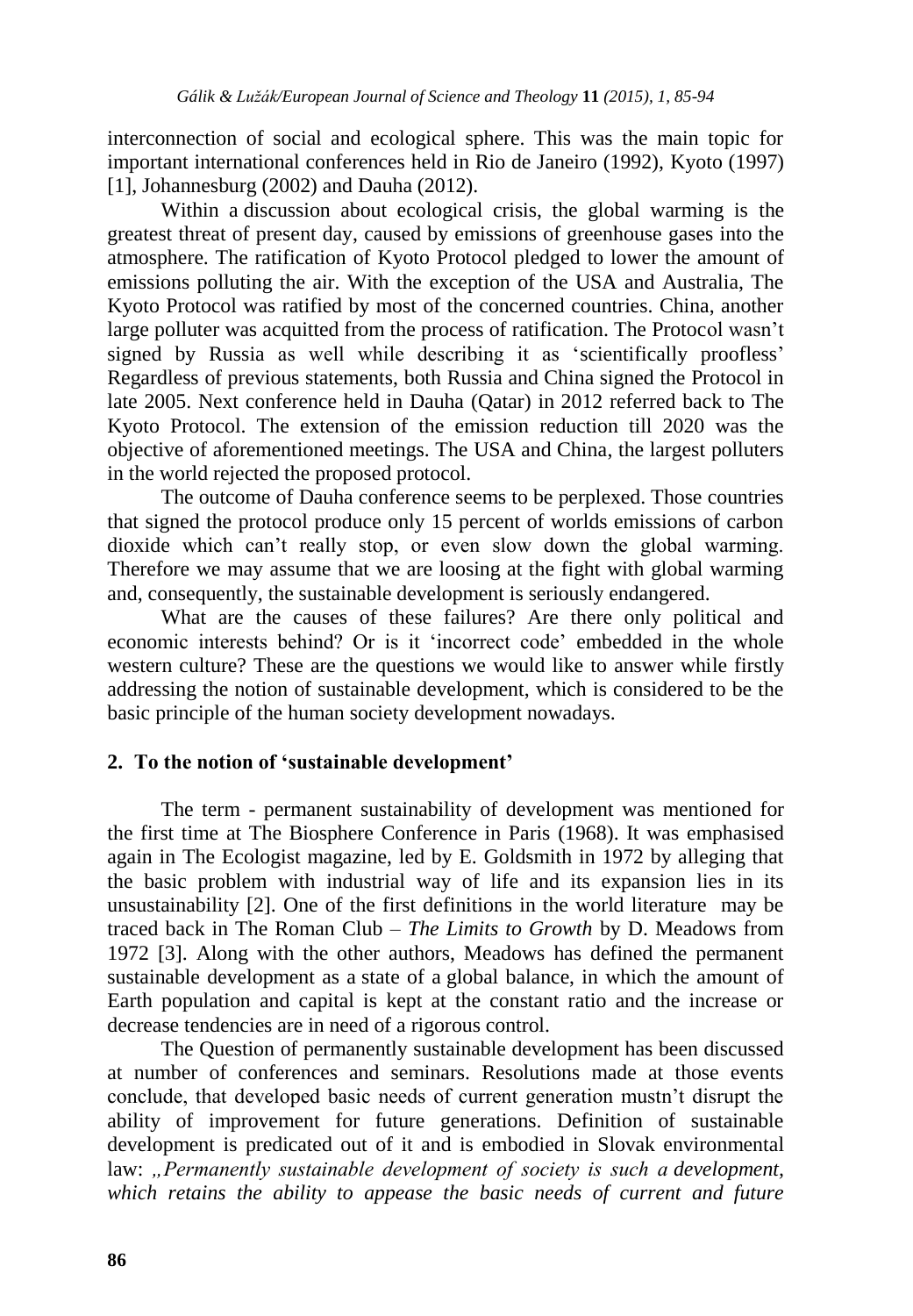*generations, while not lessening diversity of nature and conserving natural functions of ecosystems"* [3, p. 129].

However, the issue of permanently sustainable development has been analysed the most systematically and at the highest level at the UN environmental conference in Rio de Janeiro in 1992 [4]. The conference voted through five fundamental documents in support of permanently sustainable development. In these documents formulations were made concerning the priorities, which should be complied by every country in order to preserve a life on Earth for future. Three major strategies of sustainable development were identified on a basis of these priorities:

- 1. Ecological dimension it is concentrated on maintaining diversified conditions and forms of life on Earth (Earth's vitality and variety), and regulation of human activities in a country in line with carrying the capacity of natural ecosystem;
- 2. Economic dimension it emanates from appraisal of the basic economic relation 'profit–consumption';
- 3. Social dimension the main goal is to safeguard a 'respectable' quality of life for every human.

There is a widely accepted fact among the vast agenda of permanently sustainable development that human improvement mustn't be indentified only with the idea of economic growth, but it needs to be targeted towards fulfilment of important social objectives (poverty reduction, quality of life improvement, improvement of education opportunities, health, etc.) and protection of environment, ecosystems, biodiversity, cleanness of air, water and Earth, which calls for rounded-off attitude towards governing the development of our society. All three aforementioned dimensions (ecological, economic and social) are connected via ethics that requires responsible human policies in regard of next generations' future.

## **3. Sustainable development as an ethical problem**

Nowadays we have enough scientifically based knowledge to prove man's accountability concerning pollution of the planet and, especially global warming, the greatest threat to mankind. Based on this knowledge, the problem of permanent sustainable development has become an ethical one – man is responsible for his actions and also for the state of this planet to be kept for future generations. We can see the ethical extent of sustainable development in two ways: as ecological and social problem as well.

1. Man is held responsible for protection and further evolution of nature on each level. That's the reason why the ethics should be global and universally binding. In relation to the universally binding ethics, authors like T. Brailean and co-workers contemplate the new economic model, the so called Theoeconomics [5]. It revolves around a shift involving renewable energy resources and harmless technologies that wouldn't damage the environment. It has to be a kind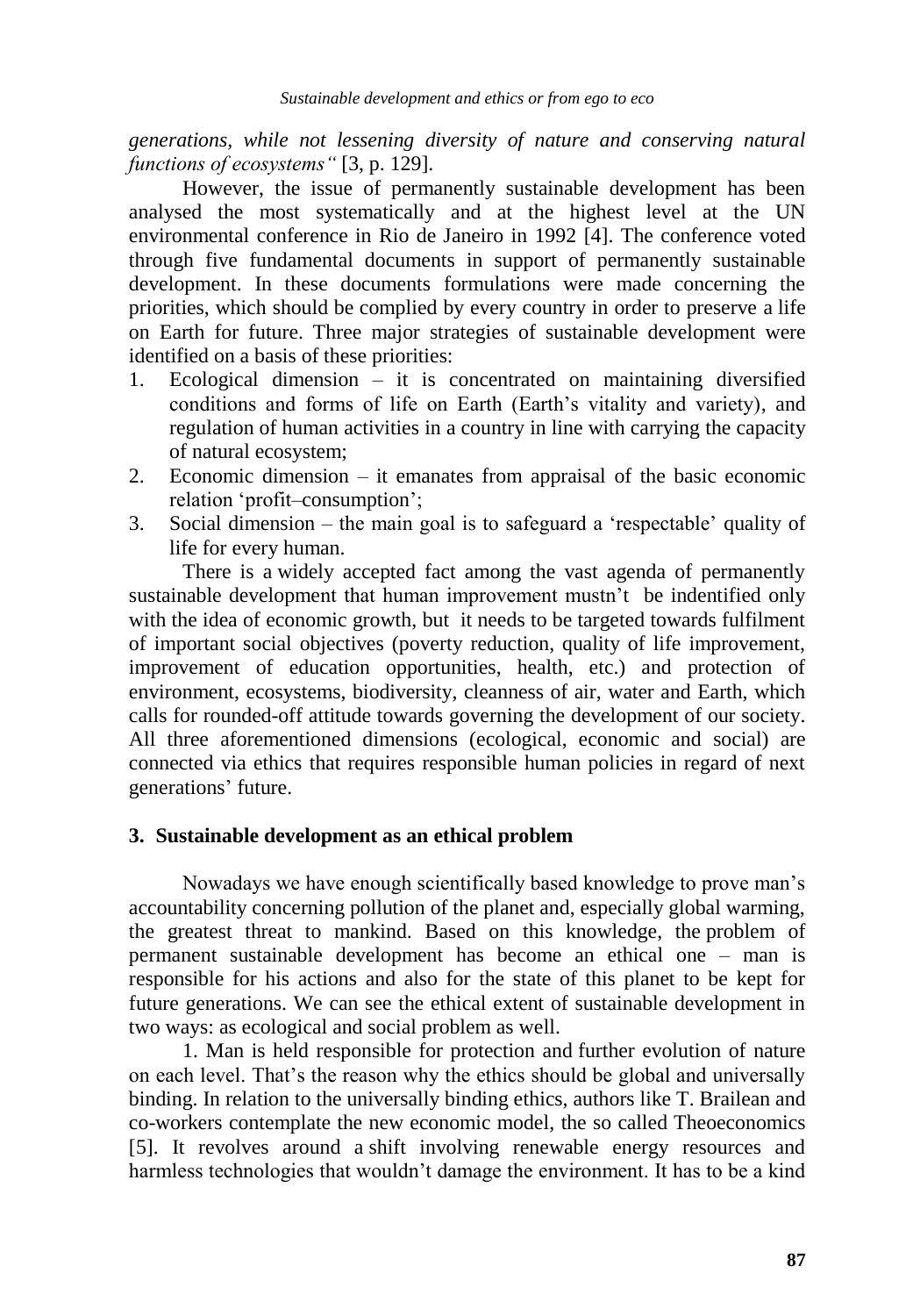of technologies following the nature's model – by functioning renewably, effectively and without any contamination.

All people are more or less responsible for the current state of environment, but politicians have the actual power and possibilities to solve this crisis. Nevertheless, they are failing (USA and China representatives). There are mostly short sighted visions of their own economic prosperity taking place in a background.

2. Ethical context of permanently sustainable development is reflected also in a social dimension, specifically in relation to the poor, less developed countries. In countries dominated by poverty, where important ecosystems are endangered, i.e. Amazonian rainforest in Brazil, the question of economic and financial support is getting extremely important from the point of view of planetary ecological stability. In spite of this fact, financial help for less developed countries is not sufficient and while necessary ecosystems are slowly disappearing on the globe, people are inevitably shifting away from permanently sustainable development.

Although we have the knowledge, why aren't we able to act rightfully? Why isn't there a political will? It seems that the entire ethical problem has deeper roots in preferred and successfully globalized cultural models of western culture. We identify these role models as the idea of consumer society. These rules are followed by the entire society including the politicians. Especially their notions and specific programmes may be regarded as a materialisation and extension of public's wishes and desires (de facto voters).

So, what is the essence of consumer society? How would it be possible to change this 'code of consumerism', which is incompatible with the idea of permanently sustainable development?

## **4. To the origin and essence of consumer society**

The origins of consumer society 'code' can be found in the beginnings of modern European culture. Since the Middle-Ages it went through a significant cultural shift. This shift was induced by the 'Black Death', a catastrophic plague that ravaged in Europe between 1347 and 1351. After this tragic event we can observe a paradigm change of thinking, which corresponds with the beginning of the Renaissance (1400). During the Renaissance, the emphasis is put on Earthlife world and man counted upon his own reason and capabilities, not anymore on Church that wasn't able to stop the plague menace.

In a background of changes, the important role, according to Ricoeur [6], was played by abstract rationality that covered all the life's domain in contrast to the Middle-Ages, when it was mainly balanced by faith. Abstract rationality broke free from control of the faith and started to expand on the field of Science and technology, later in politics and economy. That engendered the extraordinary civilization progress of modern Europe, incomparable with other eastern civilizations.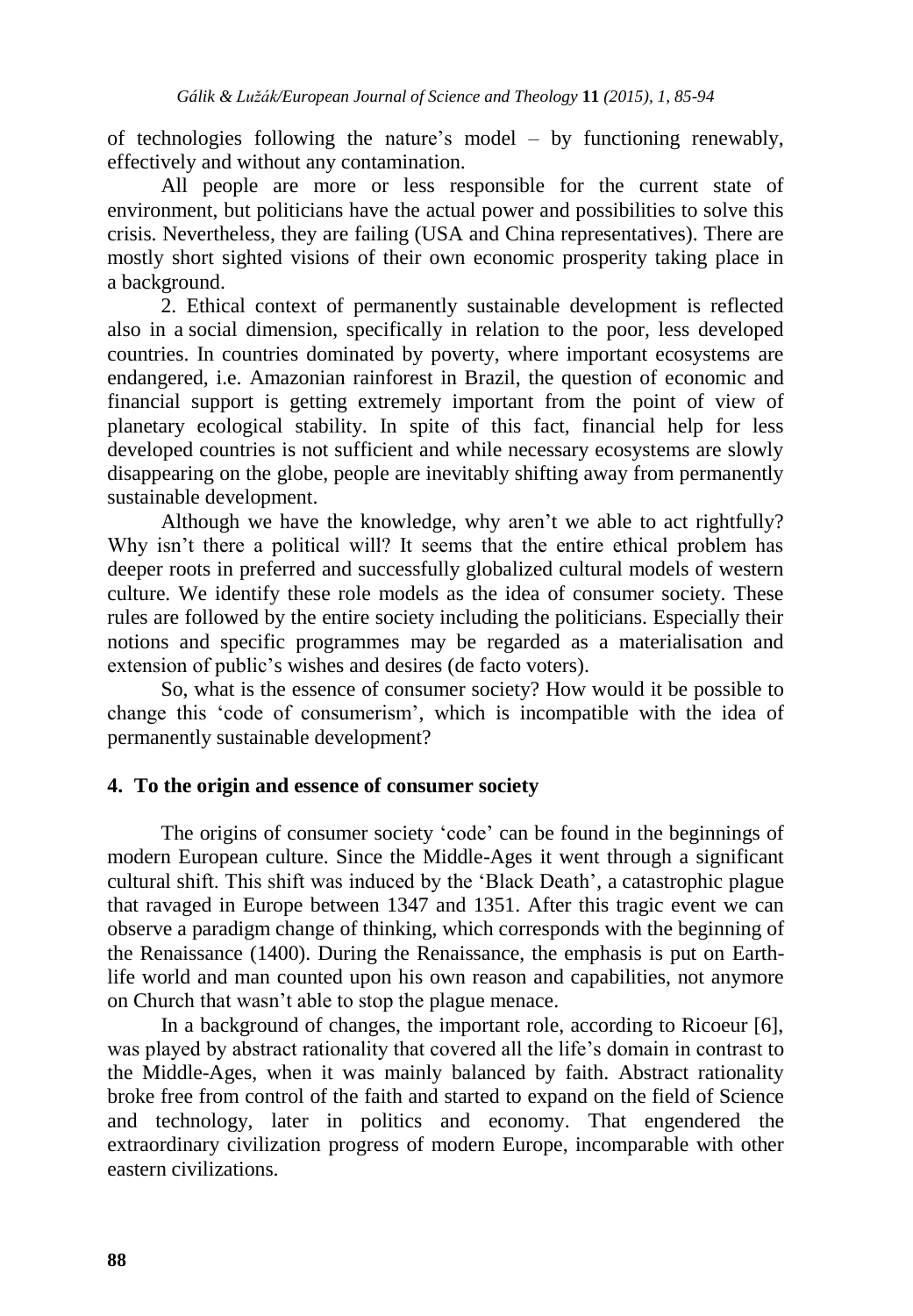The Renaissance represented a shift towards the values of Earth-bound world. The basis of the currently called consumer society was laid in  $19<sup>th</sup>$ century. Under the influence of the new technological inventions, the development of the civilization in Europe accelerated and created an industrial society, which promoted a growth of material wealth. After the crisis of overproduction in 1870 [7], it came to shortening of working hours and rising wages and, suddenly, a common labourer was able to achieve an elementary affluence and began to act as part of the mass in a city environment. This trend was supported by penny press, distributed in society and enforced owning and consuming the product.

The idea of consumer society became a component of a materially prosperous happiness. This idea has been forming the lifestyle of western man up to now. We can postulate that it is a fundamental structural element of western culture, which confirms its ideal of consumer happiness and radiates it particularly through the mass media.

## **5. The influence of media to the creating of consumer society**

Every new medium had a considerable duplicitous impact on a forming of a culture [8]: firstly, by the technology of medium itself, and secondly through the distributed content. This notion was backed by one of the most distinguished media theorists, McLuhan [9], who affirmed that the media are an extension of human and a message – media don't operate just by transmitting a content; they also operate by the character of media itself, which can be auditory, visual, etc. Communication contents are determined to some extent by the character of media.

The media are basically an enhanced cultural language. What is communicated is simultaneously a part of culture and – on the contrary – what is actual is communicated at the same time. We can regard both media and culture as conjoined twins. In modern times, press heavily influenced changes in European culture by producing identical printed copies. They have spread homogeneous ideas into a vast social space and have helped to make mentally and culturally homogenised society and thus create a mass society. And retroactively, the mass society influenced the press, which have intensely communicated mass information.

The new electronic media, especially the Internet, boosted up immense growth, communication and information availability, therefore the current epoch is referred to an information epoch. Our knowledge, thinking and feeling altogether are under the strong influence of the media – are mediated by the media. W. Welsch, one of the contemporary postmodern philosophers, claims that our knowledge is brought by the media and is basically of a constructive character: *"in our relation to media and in the way we use them, we, now, more that ever before, notice the constructive character of our understanding of reality. We understand that reality, as such, does not exist at all, that reality has always been a construction, man - made product – but we did not want to accept*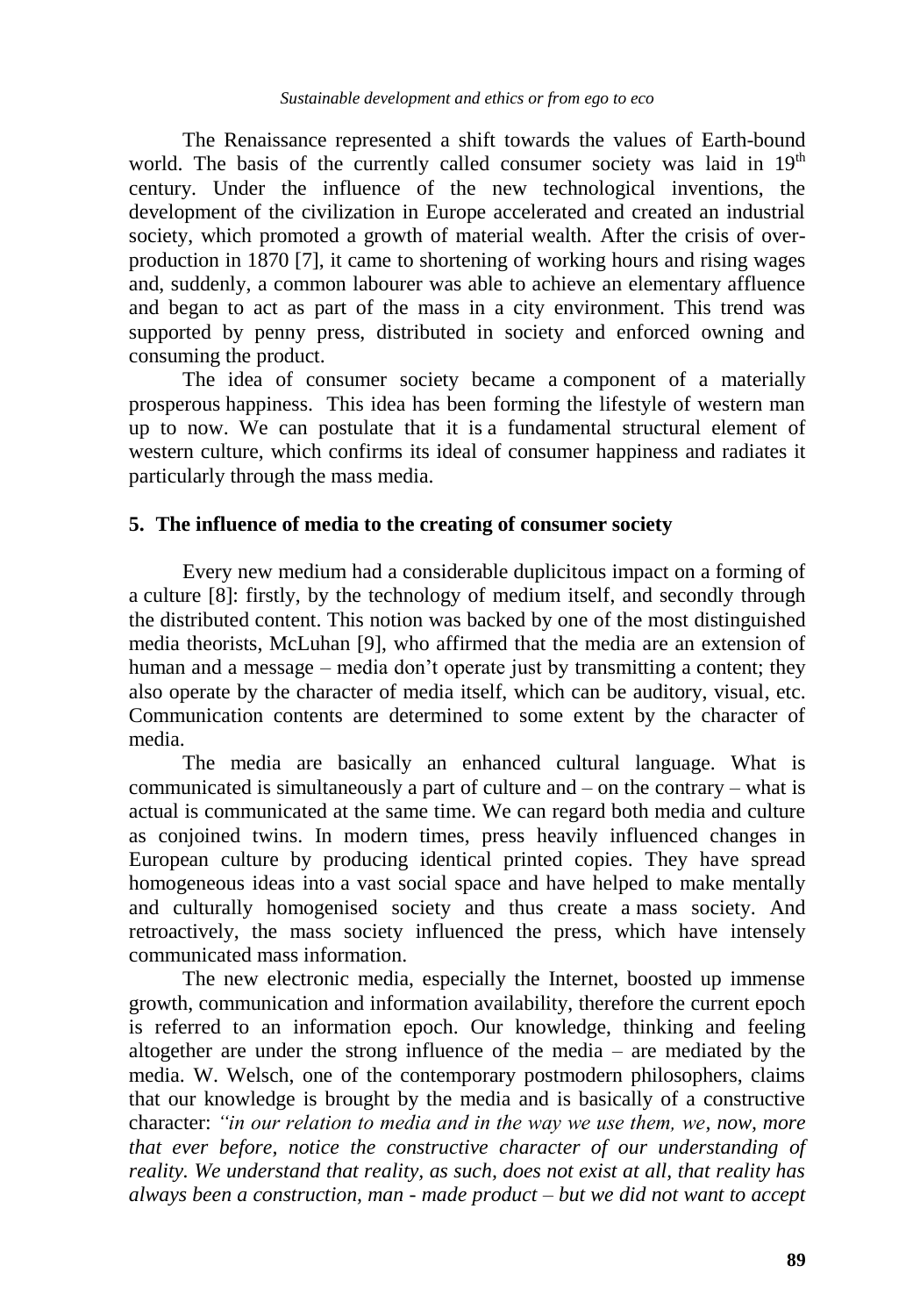*it before. Each one of the conservative criticisms of media in the sense of premedia and inevitably valid and absolute understanding of reality is fundamentally wrong. It is based on a mistake that we have been freed of by our modern experience with media - on the idea that reality is present and not dependent on media and therefore it differs from a construction."* [10]

The media produce contents with consumer characteristics through commercials, TV series, movies, shows, etc., and at the same time construct the consumer based man's world. These media, although indirectly, support the consumer way of life with their technological pre-set. We agree with statement of author S. Gáliková Tolnaiová [11], that consumption is enabled by electronic media in a practical or technical way.

Content-wise, media influence is directly supervised by a marketing manager. H. Pravdová and co-workers claim that *"the goal of marketers efforts is the formation of a hedonistic consumer category – object of marketing and media projection of various desires, dreams, expectations, experiences or pleasures"* [12]. Media have the ability to convince percipients about the consumer way of life as unquestionable, mainly in a context of entertainment phenomenon. The idea is supported by the research of N. Postman who postulates that television is, first and foremost, a visual medium, promoting entertainment and consumerism, as oppose to the press. He says: *"entertainment is the common ideology of the whole communication television brings"* [13]. Postman does not find problematic that television offers programmes that bring entertainment, but all the topics are converted into entertainment. These programmes are meant to be for all the humankind in mass, similarly to modern printed media content, and do not differentiate between degrees of culture or entertainment. Everything is determined by demand, which ruins the original system of values, based on hierarchy. All that is applied to television is even more suitable for the Internet. Similarly to television, the Internet is an image medium, but offers many more possibilities for combinations and surfing.

Similarly to TV, the Internet doesn't brace up the abstract thinking and continual development of ideas as well, consequently it may simply become an entertainment medium in the hands of uneducated people and directly support consumer society.

## **6. Possibilities of the solution or from ego to eco**

It may appear that the knowledge of a longstanding unsustainable development itself doesn't have the adequate effect to change the thinking and consumer gestio of man. How can the 'consumer code' be altered in society, that is generally affirmative towards it and which is reinforced by the current electronic media? What could break the stalemate created by consumer society and balance mankind development 'from ego to eco' – towards ecologic and holistic thinking, feeling and action?

We assume that every new ideal and value should stand against the consumer ideal and value of the consumerism itself, should be more attractive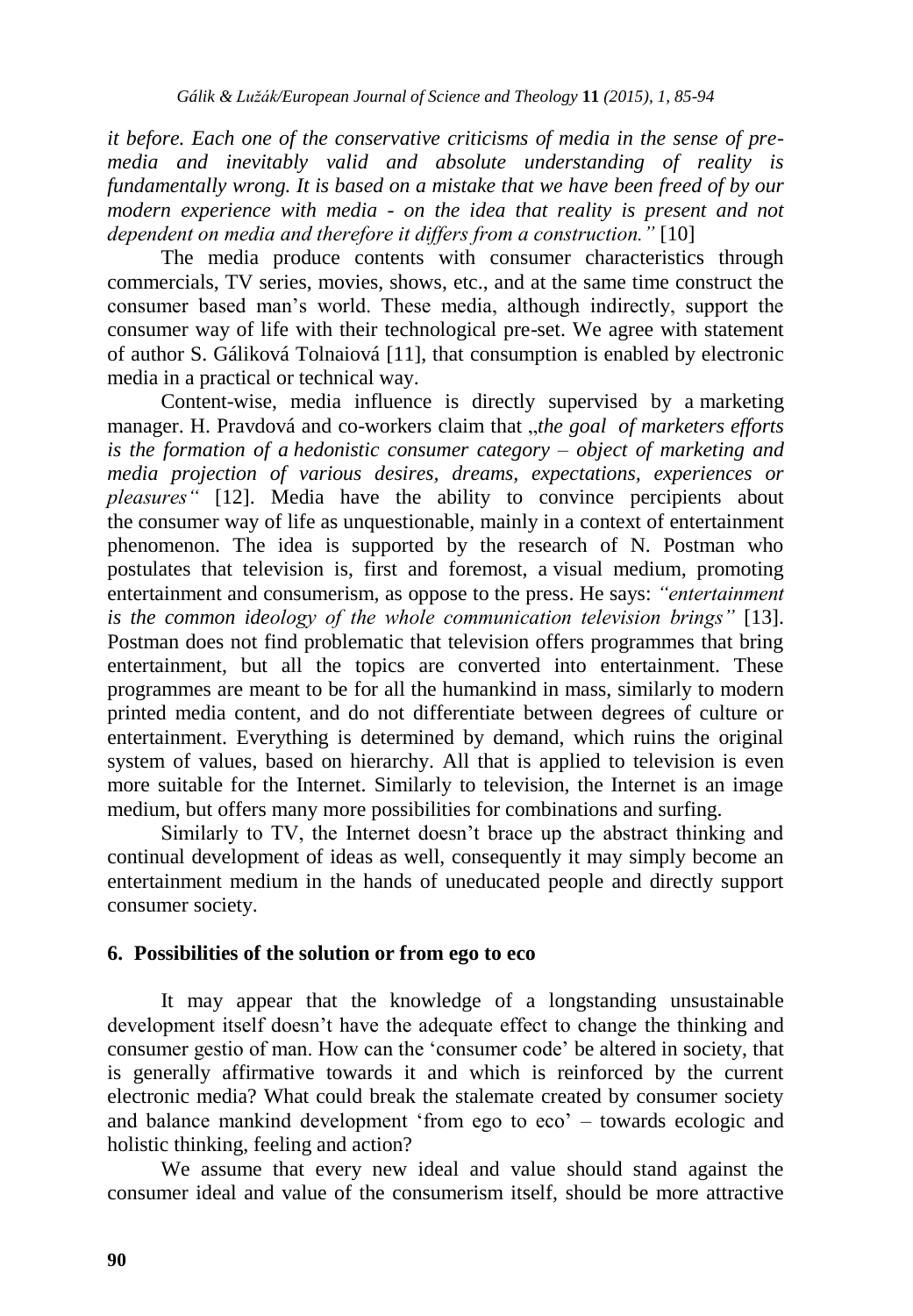than those consumerism oriented and should be supported by the media. I. Rusu tells about the importance of a presentation of new ideas by the media [14]: *"The media can contribute to the solving of ecological problems by publicity, information distribution and most important by public debate".* In this context, a demand for developed critical thinking emerges [15] that could have a sufficient impact on a change of media content by shifting from consumer values to ecological ones.

If the last value was based on a consumer 'happiness' out of buying consumption products, the new value should be based on a 'happiness' out of a new quality of life. But how can the new quality of life be interpreted?

1. One of the possible visions of the new quality of life emphasises the vehemence of a simpler way of life based on, the so called green technologies and voluntary modesty. The ideal of voluntary modesty is supported by philosopher and eco-ethician Erazim Kohák. He claims that: "*the solution to ecological crisis isn"t more effective technology, but more modest humankind. … We should learn to live in harmony, for our co-existence with the universus of life to not burden the Earth beyond the borders of a permanent sustainability.*" [16] According to Kohák, it is absolutely important to change our approach to life from egoistic to ecological and to life in harmony with nature and permanently sustainable development.

Unfortunately, this exact and reasonable vision can't happen in current society. Our society is too heavily imbued with consumer way of life massively promoted by media, especially the electronic media. These media visualise the own desires of society; they are on the side of consumer society, not voluntary modesty.

2. The trap of consumer society could be broken by the second version of a new quality of life based on the deeper self-realisation of man. Arne Naess, an ecologist, has already taken this path, inspired by eastern philosophy. Naess spoke about self-realization, achieving the absolute, deep and ecological Self, extending itself on other people and nature. "*Terms Ego, self and Self (deep, absolute and ecological Self) penetrated various philosophical systems, originally very narrowly linked to world religions. The impact of religions in industrial societies weakens and so is the philosophy of identification currently and practically unavailable. … To underline the morality, punishing ecocriminals, economic sanctions and other negative instruments has it"s own place, but above all, it"s about positive path, education towards the greatest and broadest identification by extension of one"s Self.*" [17] In Naess eco-philosophy we observe a weakening of a former mysticism, present in every world religion. Although his eco-stance had a certain response, the impulse wasn't enough to enforce a needed man's transformation in society.

3. Authentic and living mystique may constitute the best way to new quality of life, which could be placed in position opposing the trend of consumer society. We may philosophically define mystique as a merger of consciousness and being. Being is perceived as something that simply is and transgresses everything confined, for example as a nothing, which is nonentity by its positive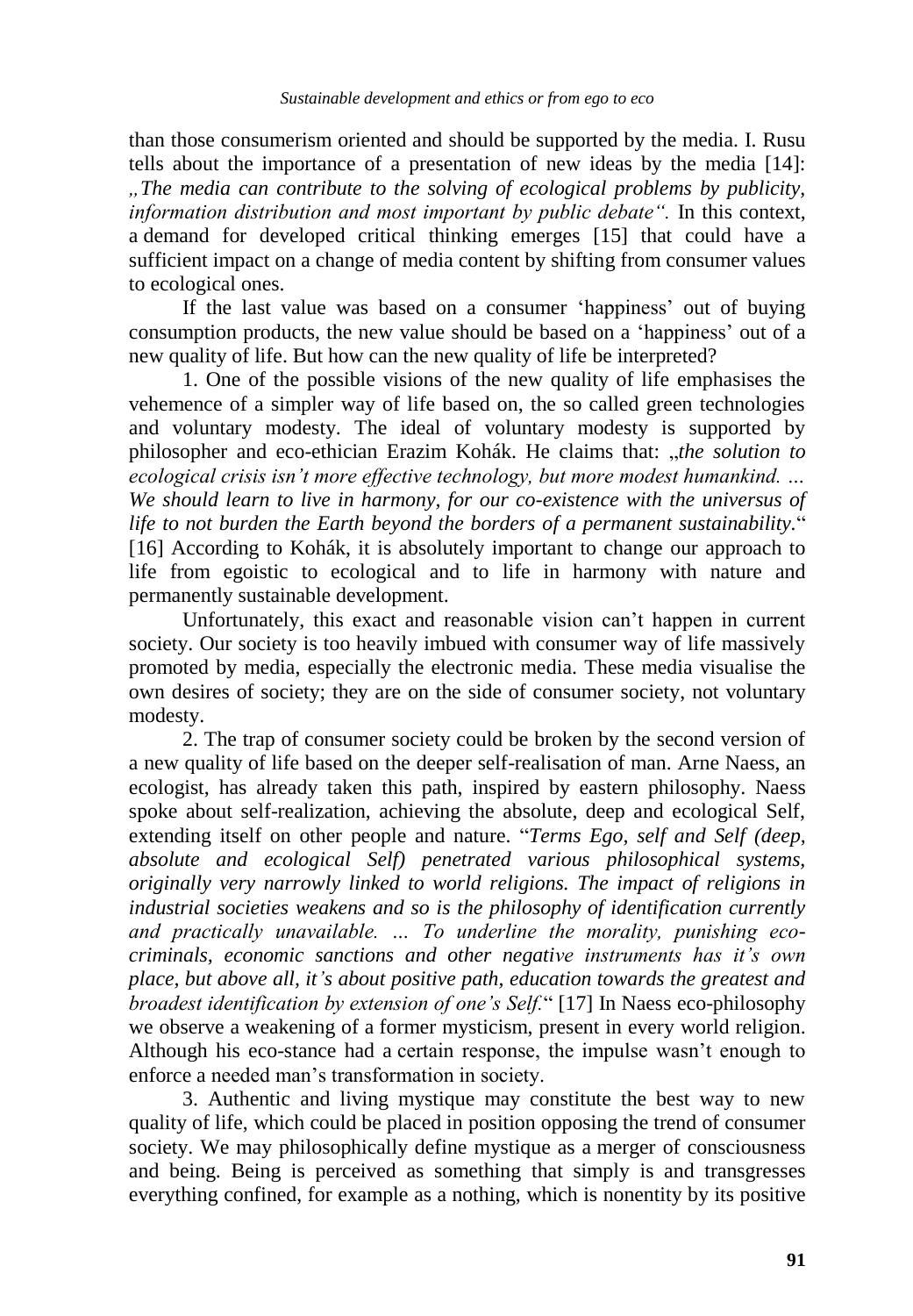definitions. The path for merger the consciousness and being leads through the unconsciousness [18], which can fully integrate into the consciousness with proper concentration and meditation. This path is often filled with plenty negative recording. Upon unblocking themselves, they release internal energies, that can considerably transform a man [19] followed with the feeling of a deeper redemption. These experiences could be the key to solve the problem of the consumer society, because they would lead to psychical independence from matter.

In each individual religion exists particular way of mystical selfrealization as well, but, as it seems, the outcomes are very similar. In Christian mystique it resembles to a merger with God (Latin: unio mystica), which is described by Teresa of Ávila as a light in water, a drop of water in the see, etc., and they are in indifferent oneness [20]. It recalls the Indian spiritual tradition, according to which an atman (individual spiritual Self) is a Brahma (spirit of God). Taoism has a purpose in merger with Tao, the origin of everything, as well. Buddhism recognises a living nothingness, achievable by concentrated and watchful mind.

Mystique has the same ability of deeper spiritual merger in relation to the nature. We may mention the Christian-mystical stories about desert fathers living in a remarkably friendly relationship with animal. There had been often said, that a lion or a bear guarded their cave. The prototype of love for the nature is undoubtedly Saint Francis of Assisi. In the *Song of Brother Sun* and in *Admonitions* he celebrates the whole living and non-living creation. In both Hinduism and Buddhism, we may point out the idea of *ahinsá*, which means a prohibition of killing and generally hurting every living creature.

Manzoor A. Shah and M. Maroof Shah [21] claim, that *"none of the great religions alienates Man from Nature or turns its back upon Nature"*. Later on they state: *"Joorastrian prayers are full of praise of mountains, oceans flying birds and "Mother Earth and all her good creations". ... Hindu prayers and ceremonies are embedded in the love for nature to such an extent that some adherents worship practically all objects in nature. ...Sikhs claim "God sleeps in the tree, dreams in the animal, and wakes in a man". ...Buddhist prayer known as the "Prayer for the Happiness of All that Lives" and paralleled in Hindu Sanskrit Prayer Sarve bhdvanti Sukhinah (i.e., all beings achieve happiness, enjoy health and become good) could only have been current in an environmentalist or ecofriendly religious atmosphere where salvation concerns just not an individual, but the whole of Manifestation."*

Mystique, contained in every of the worlds religions represents a large potential, that could have significant transformative (metanoic) effects on a society upon unlocking itself. By interpreting the thinking of John Paul II, S. Ewertowski and A. Modrzejewski [22] also claim, that permanently sustainable development depends on human development, his spiritual and transcendental potential,

Mystique has to be put at the spotlight by some mystical or extraordinary spiritual personality, like M. Gandhi, John Paul II or Dalai Lama. However, it is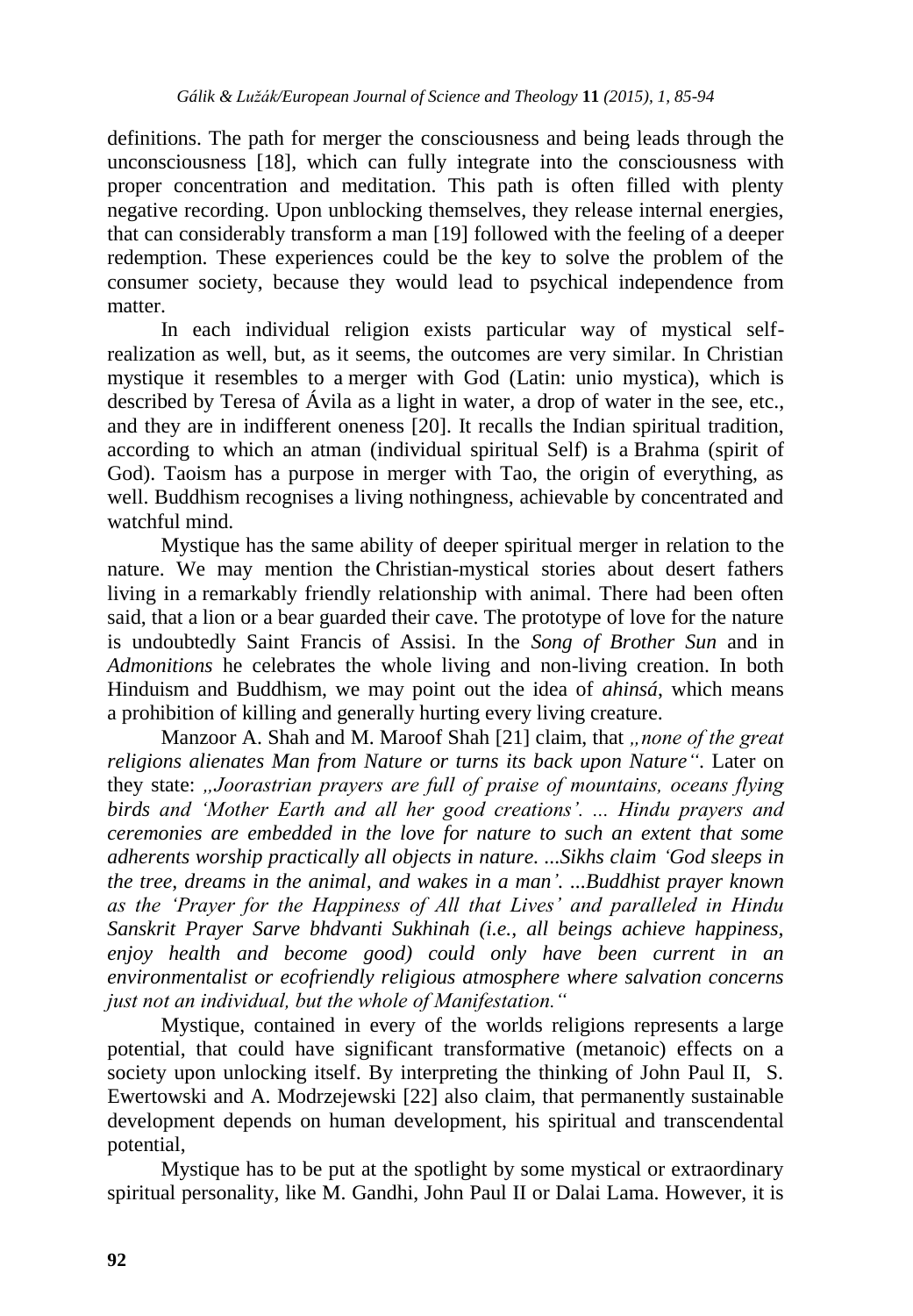questionable, whether we have enough of these charismatic personalities or they are adequately presented by the media, for them to change the thinking and action of people. These personalities influenced the development in the world to some extent, but not enough to be actually structurally reconstructed.

4. The last, but negative option could be a fear that would force us to change our thinking and acting. Recently, the uneasiness from the climate change already exists; it endangers humankind not only ecologically, but economically and socially as well. Uneasiness could turn into an enormous fear with cumulative catastrophes that would terrify people enough into making cardinal changes in every part of life. Hans Jonas [23] chose a similar strategy towards sustainable life. He advised to develop a 'heuristics of fear' as a reinforcement of uneasiness of a possible future development.

Question is as follows – won't it be too late by then? Even if humanity started to radically shift in a context of sustainable development and stopped polluting the Earth only up to the extreme changes of nature, climate changes would still go on with their destructive doing for many years to come. That would probably deepen the already bad ecological outlook. For example, it could cause a breakdown of the infrastructure of the society, insufficient food, famine, migrations of population or even new wars.

## **7. Conclusions**

Climate changes, caused by man and threatening the permanently sustainable development are currently an unquestionable fact. All people are ethically responsible for the sustainable development, but politicians even more, because of their power and possibilities for suitable solutions. However, as we pointed out, they fail miserably, because the biggest polluters of air (USA and China) didn't sign the Kyoto Protocol. The motive behind this is deeper and consists in a cultural code of consumer society, created by the modern European culture and is successfully globalised. Consumer society is backed and enforced by the media, unified by the idea of happiness. This model is in fact very attractive and there is no counterforce or counterbalance. There is couple of strategies to change this stalemate. The first, preferred by E. Kohak, is a voluntary modesty as a counterbalance against the consumer society, but practically without effect. The second strategy is self-realization by A. Naess. It has its own followers, but it doesn't represent sufficient force to change the society. The third counter-value could become a mystique, based on a spiritual background of every religion. The potential hasn't awoken yet and there are only few charismatic personalities such as John Paul II or Dalai Lama to move the masses from ego to eco – to the permanently sustainable development. The fourth option is fear, that's related to the self-preservation. Fear usually comes with critical situation, so it opens a question, whether it won't be far too late for any changes.

It can't be foretold how the situation will continue to develop according to permanently sustainable development. There could be too many scenarios,